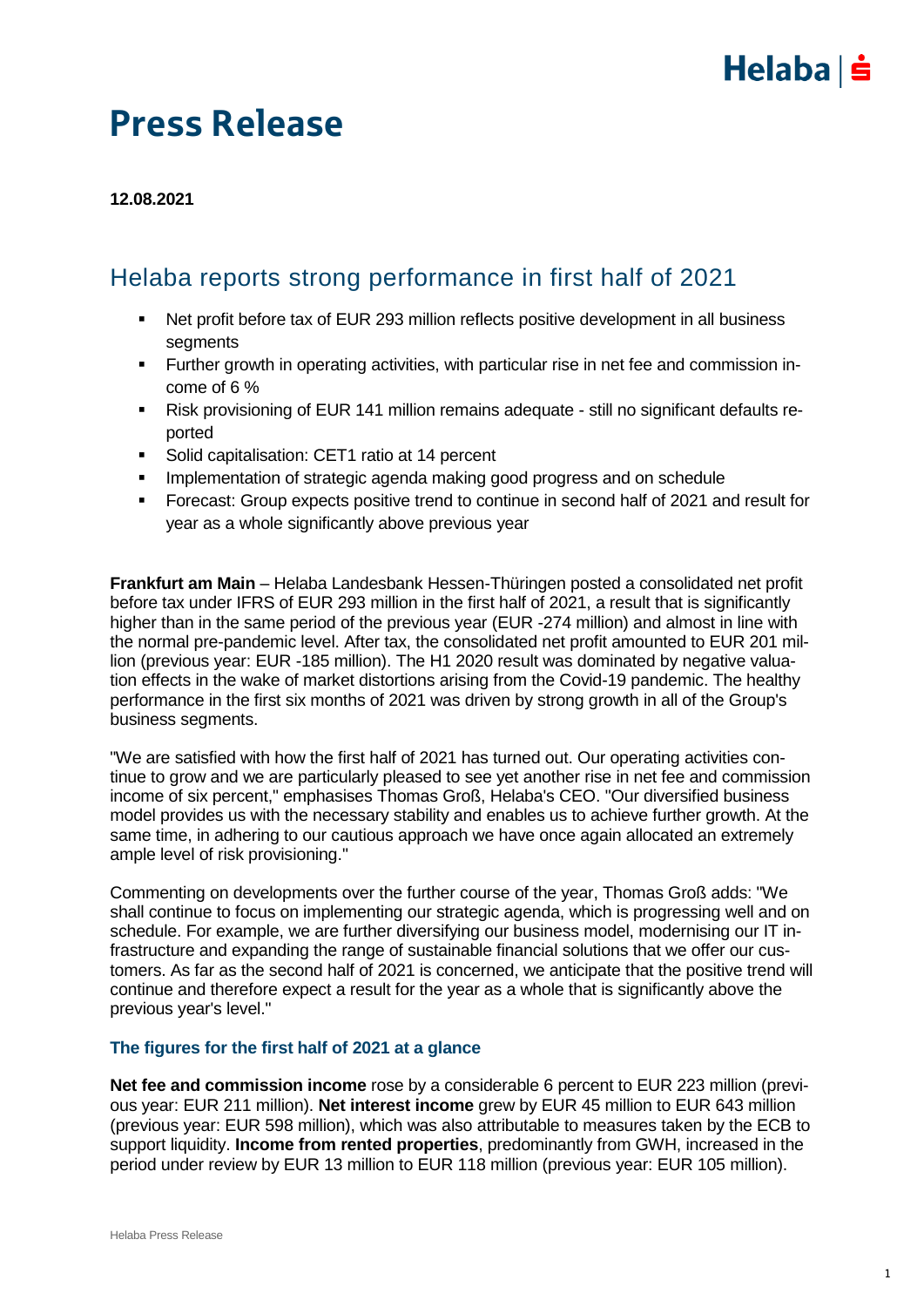## $Helaba| \dot{=}$

## Press Release

Thanks to the timely implementation of the transformation programme, it was possible to further reduce the trend of rapidly rising costs at the stand-alone Helaba bank. Investments in strategic growth initiatives at subsidiaries, on the other hand, resulted in higher total personnel expenses. Overall, on top of an additional increase in the bank levy, **general and administrative expenses** remained stable at EUR -782 million (previous year: EUR -778 million).

In line with Helaba's conservative risk policy, **provisions for losses on loans and advances** of EUR -141 million were maintained at approximately the same level as the previous year (EUR -151 million) due to the Covid-19 pandemic. The overall quality of Helaba's portfolio remains high, which is reflected in the fact that there have been hardly any credit defaults to date.

As expected, the negative valuation effects in the first half of 2020 did not persist and continued to recede in the first six months of 2021 as well. This led to a substantial increase in **net income from fair value measurement** to EUR 185 million (previous year: EUR -303 million). At EUR 41 million, the **Other result** was more or less the same as in the previous year (EUR 42 million).

Helaba's capitalisation remains very solid, resulting in a CET1 ratio of 14 percent. The Group's **balance sheet total** decreased slightly by EUR 2.1 billion in the first half of 2021 to EUR 217.2 billion.

### **Segment report**

The pre-tax result in the **Real Estate** segment of EUR 123 million was on a par with the previous year (EUR 121 million). Increased risk provisioning was compensated for by a rise in new business and better margins.

In the **Corporates & Markets** segment, with credit spreads returning to normal levels, there was a significant improvement in the net income from fair value measurement. Net earnings were also boosted by strong operating activities. The net income before tax in this segment increased significantly to EUR 133 million (previous year: EUR -166 million).

The pre-tax result in the **Retail & Asset Management** segment also saw a sharp rise to EUR 133 million (previous year: EUR 65 million). On the one hand, this was attributable to substantial growth in net fee and commission income, in particular from Frankfurter Bankgesellschaft, Helaba Invest, Frankfurter Sparkasse and LBS. On the other hand, rental income from GWH's residential portfolio once again made a stable contribution to earnings.

At **WIBank**, earnings before tax of EUR 14 million were at a similar level to the previous year (EUR 15 million). As a result of the Covid-19 pandemic, WIBank has been fulfilling a key role in disbursing promotional loans on behalf of the German state of Hesse. In this way, it has made a positive contribution to addressing the impact of the pandemic.

Total income in the **Other** segment (incl. consolidation) was significantly higher than in the previous year at EUR -90 million (previous year: EUR -309 million). The valuation reversal also had a positive effect on net income from fair value measurement in this segment. This segment also includes the management adjustment to risk provisioning.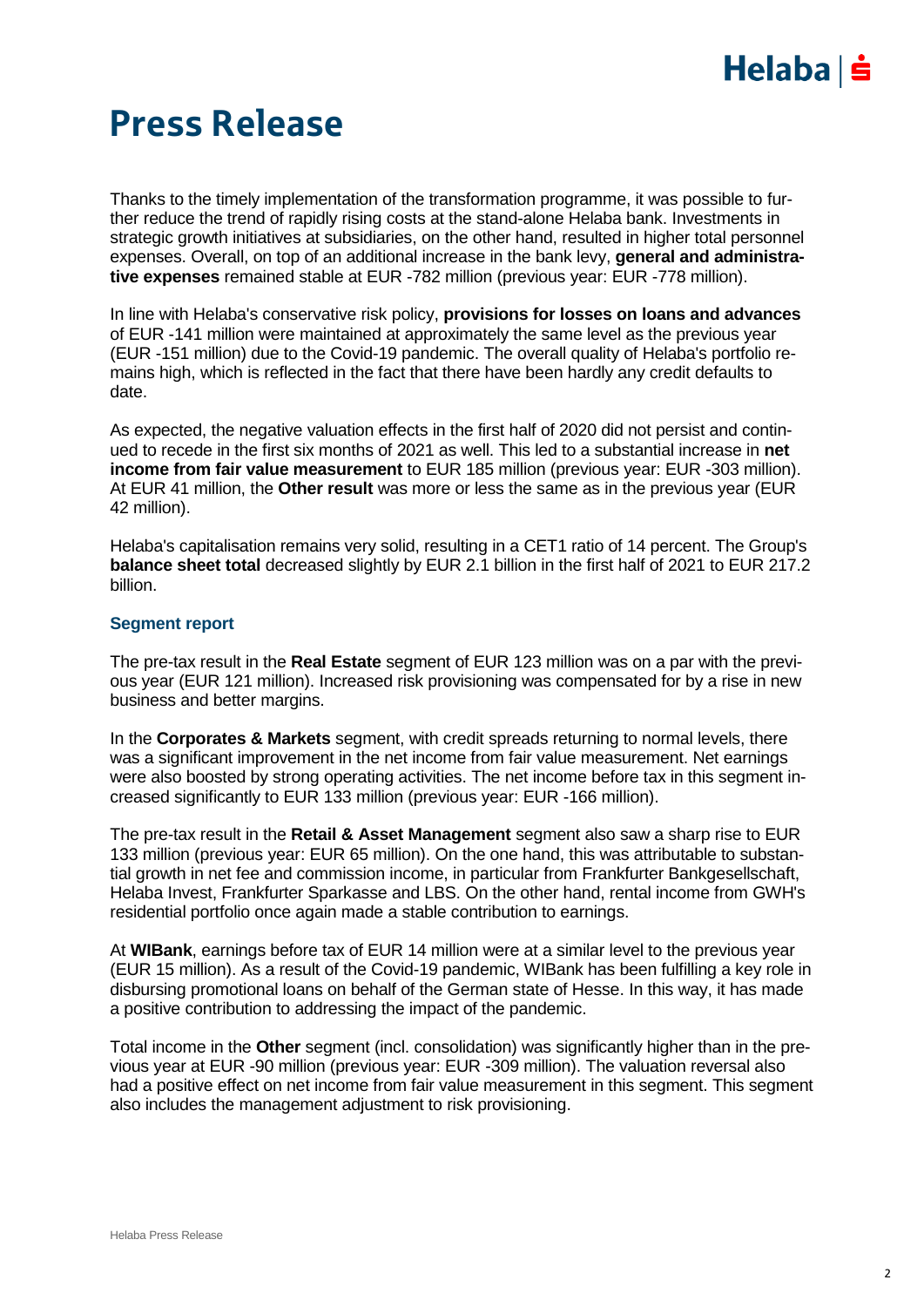# Press Release

### **Income Statement of Helaba Group under IFRS as of 30 June 2021**

|                                                                                           | $01.01 -$<br>30.06.2021  | $01.01 -$<br>30.06.2020  | Change            |        |
|-------------------------------------------------------------------------------------------|--------------------------|--------------------------|-------------------|--------|
|                                                                                           | <b>In EUR (millions)</b> | <b>In EUR (millions)</b> | In EUR (millions) | ln %   |
| Net interest income                                                                       | 643                      | 598                      | 45                | 7.4    |
| Provisions for losses on loans and<br>advances                                            | $-141$                   | $-151$                   | 11                | 7.1    |
| Net interest income after provi-<br>sions for losses on loans and ad-<br>vances           | 502                      | 447                      | 55                | 12.4   |
| Net fee and commission income                                                             | 223                      | 211                      | 13                | 6.0    |
| Result from investment property                                                           | 118                      | 105                      | 13                | 12.7   |
| Result from fair value measurement                                                        | 185                      | $-303$                   | 488               | n.a.   |
| Share of profit or loss of equity-ac-<br>counted entities                                 | 5                        | 2                        | 3                 | >100   |
| Other net operating income                                                                | 41                       | 42                       | $-1$              | $-2.7$ |
| General and administration expenses<br>(incl. scheduled depreciation and<br>amortisation) | $-782$                   | $-778$                   | $-4$              | $-0.5$ |
| <b>Consolidated net profit before</b><br>tax                                              | 293                      | $-274$                   | 568               | n.a.   |

|                        | 30.06.2021        | 31.12.2020               | Change            |
|------------------------|-------------------|--------------------------|-------------------|
|                        | In EUR (billions) | <b>In EUR (billions)</b> | In EUR (billions) |
| Balance sheet total    | 217.2             | 219.3                    | $-2.1$            |
| <b>Business volume</b> | 256.1             | 257.5                    | $-1.4$            |

### Key indicators

|                               | $01.01 -$<br>30.06.2021 | $01.01 -$<br>30.06.2020 |
|-------------------------------|-------------------------|-------------------------|
|                               | $\ln \frac{9}{6}$       | $\ln \%$                |
| Cost/income ratio             | 64.3                    | 118.7                   |
| Return on equity (before tax) | 6.7                     | $-6.3$                  |

|                     | 30.06.2021        | 31.12.2020        |
|---------------------|-------------------|-------------------|
|                     | $\ln \frac{9}{6}$ | $\ln \frac{9}{6}$ |
| CET1 ratio          | 14.0              | 14.7              |
| Total capital ratio | 17.9              | 19.1              |
| Leverage ratio      | 4.9               | 4.8               |